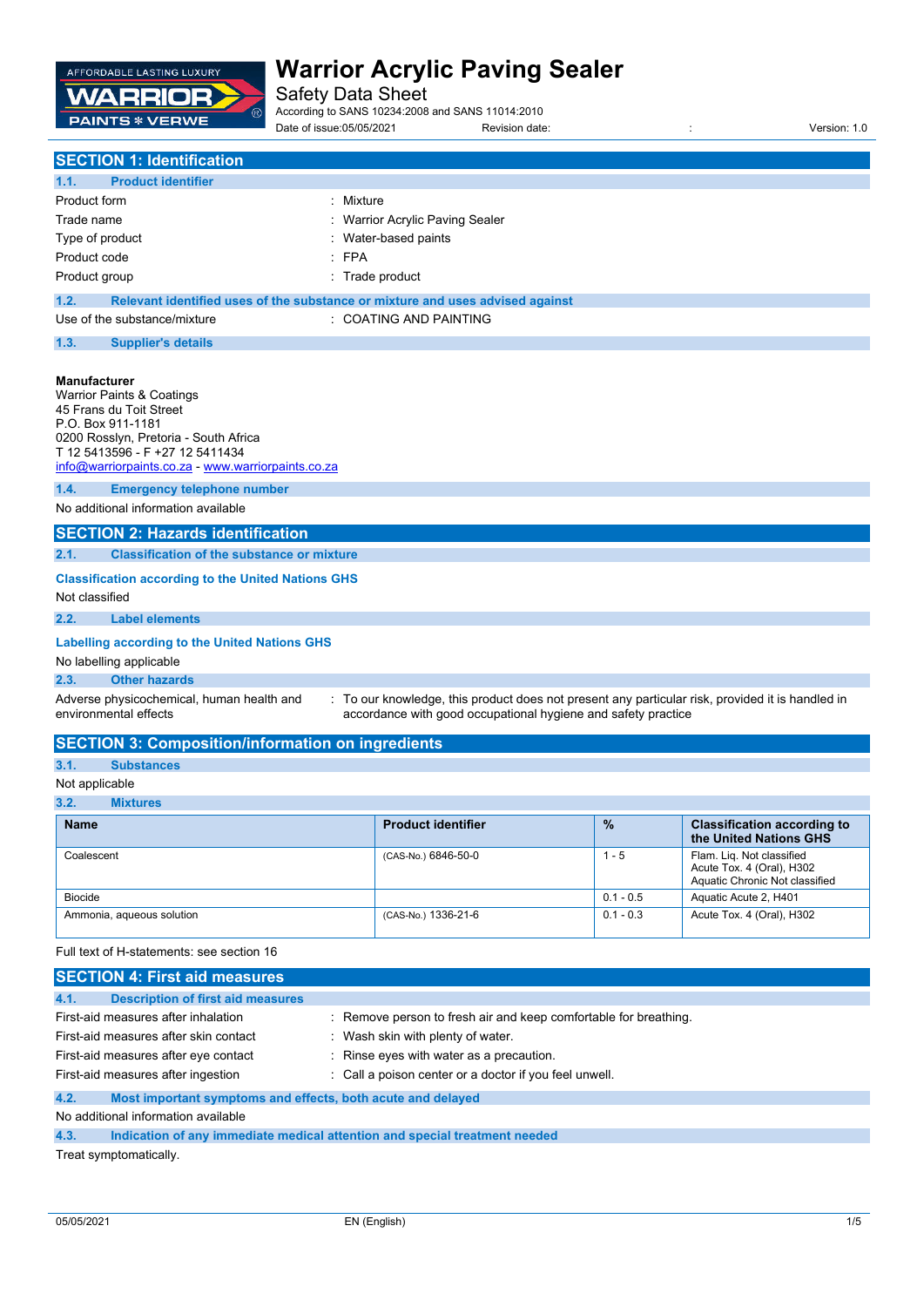Safety Data Sheet

According to SANS 10234:2008 and SANS 11014:2010

| <b>SECTION 5: Firefighting measures</b>                              |                                                                                                                                                              |  |  |
|----------------------------------------------------------------------|--------------------------------------------------------------------------------------------------------------------------------------------------------------|--|--|
| 5.1.<br><b>Extinguishing media</b>                                   |                                                                                                                                                              |  |  |
| Suitable extinguishing media                                         | : Water spray. Dry powder. Foam. Carbon dioxide.                                                                                                             |  |  |
| 5.2.<br>Special hazards arising from the substance or mixture        |                                                                                                                                                              |  |  |
| No additional information available                                  |                                                                                                                                                              |  |  |
| 5.3.<br><b>Advice for firefighters</b>                               |                                                                                                                                                              |  |  |
| Protection during firefighting                                       | Do not attempt to take action without suitable protective equipment. Self-contained breathing<br>apparatus. Complete protective clothing.                    |  |  |
|                                                                      |                                                                                                                                                              |  |  |
| <b>SECTION 6: Accidental release measures</b>                        |                                                                                                                                                              |  |  |
| 6.1.                                                                 | Personal precautions, protective equipment and emergency procedures                                                                                          |  |  |
| No additional information available                                  |                                                                                                                                                              |  |  |
| 6.1.1.<br>For non-emergency personnel                                |                                                                                                                                                              |  |  |
| Emergency procedures                                                 | : Ventilate spillage area.                                                                                                                                   |  |  |
| 6.1.2.<br>For emergency responders                                   |                                                                                                                                                              |  |  |
| Protective equipment                                                 | Do not attempt to take action without suitable protective equipment. For further information<br>refer to section 8: "Exposure controls/personal protection". |  |  |
| 6.2.<br><b>Environmental precautions</b>                             |                                                                                                                                                              |  |  |
| Avoid release to the environment.                                    |                                                                                                                                                              |  |  |
| Methods and material for containment and cleaning up<br>6.3.         |                                                                                                                                                              |  |  |
| Methods for cleaning up                                              | : Take up liquid spill into absorbent material.                                                                                                              |  |  |
| Other information                                                    | : Dispose of materials or solid residues at an authorized site.                                                                                              |  |  |
| <b>SECTION 7: Handling and storage</b>                               |                                                                                                                                                              |  |  |
| <b>Precautions for safe handling</b><br>7.1.                         |                                                                                                                                                              |  |  |
| Precautions for safe handling                                        | : Ensure good ventilation of the work station. Wear personal protective equipment.                                                                           |  |  |
| Hygiene measures                                                     | : Do not eat, drink or smoke when using this product. Always wash hands after handling the<br>product.                                                       |  |  |
| 7.2.<br>Conditions for safe storage, including any incompatibilities |                                                                                                                                                              |  |  |
| Storage conditions                                                   | : Store in a well-ventilated place. Keep cool.                                                                                                               |  |  |
| <b>SECTION 8: Exposure controls/personal protection</b>              |                                                                                                                                                              |  |  |
| 8.1.<br><b>Control parameters</b>                                    |                                                                                                                                                              |  |  |
| No additional information available                                  |                                                                                                                                                              |  |  |
| 8.2.<br><b>Appropriate engineering controls</b>                      |                                                                                                                                                              |  |  |
| Appropriate engineering controls                                     | : Ensure good ventilation of the work station.                                                                                                               |  |  |
| Environmental exposure controls                                      | Avoid release to the environment.                                                                                                                            |  |  |
| 8.3.                                                                 | Individual protection measures, such as personal protective equipment (PPE)                                                                                  |  |  |
| Hand protection                                                      | : Protective gloves                                                                                                                                          |  |  |
| Eye protection                                                       | Safety glasses                                                                                                                                               |  |  |
| Skin and body protection                                             | Wear suitable protective clothing                                                                                                                            |  |  |
| Respiratory protection                                               | : In case of insufficient ventilation, wear suitable respiratory equipment                                                                                   |  |  |
| Personal protective equipment symbol(s):                             |                                                                                                                                                              |  |  |
|                                                                      |                                                                                                                                                              |  |  |

| 8.4. |  |  |  | <b>Exposure limit values for the other components</b> |
|------|--|--|--|-------------------------------------------------------|
|      |  |  |  |                                                       |

No additional information available

| <b>SECTION 9: Physical and chemical properties</b>            |                     |     |
|---------------------------------------------------------------|---------------------|-----|
| 9.1.<br>Information on basic physical and chemical properties |                     |     |
| Physical state                                                | : Liquid            |     |
| Appearance                                                    | : Liquid.           |     |
| Colour                                                        | : No data available |     |
| Odour                                                         | : No data available |     |
| 05/05/2021                                                    | EN (English)        | 2/5 |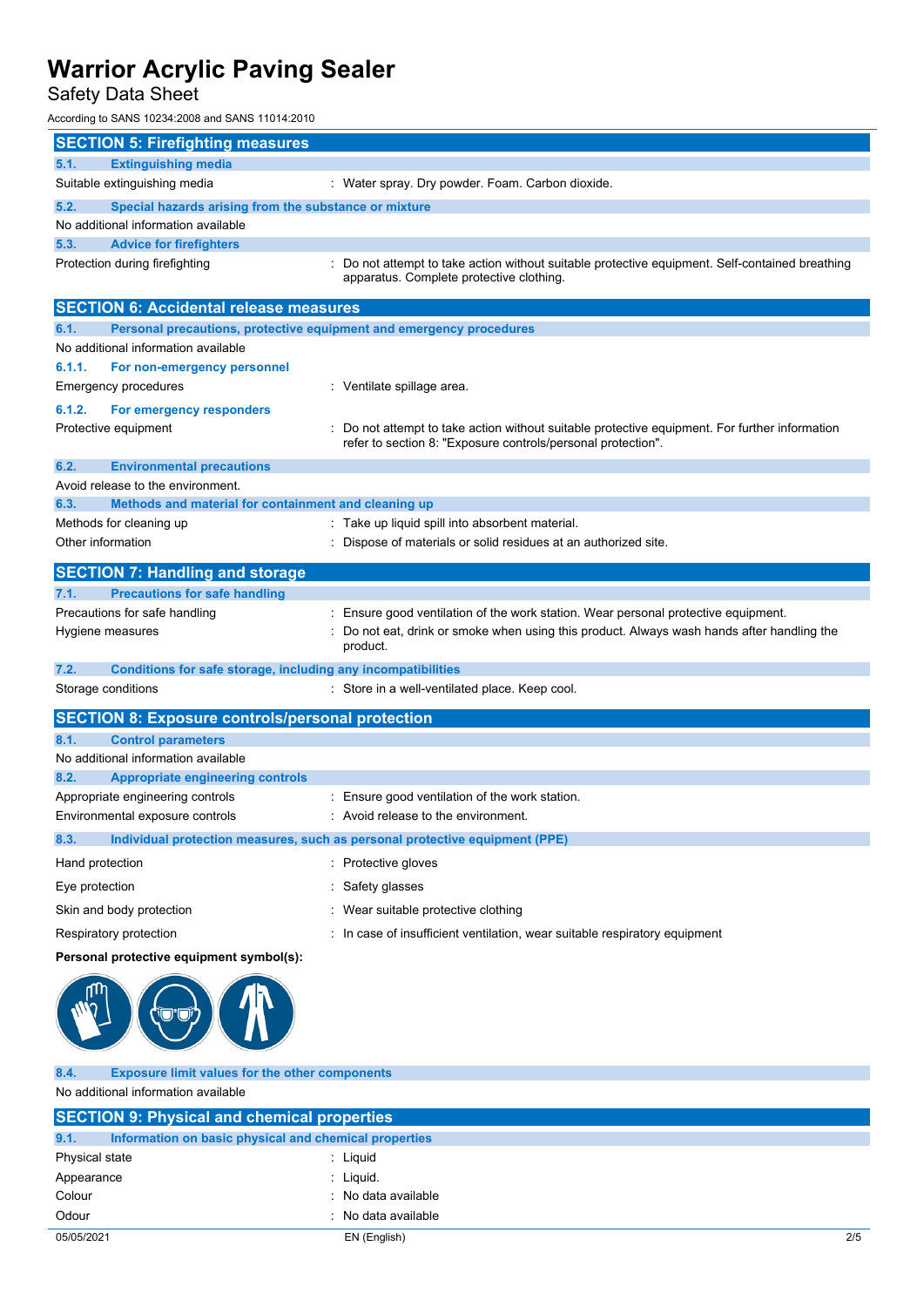Safety Data Sheet

According to SANS 10234:2008 and SANS 11014:2010

| Odour threshold                               | No data available |
|-----------------------------------------------|-------------------|
| рH                                            | $8 - 9$           |
| pH solution                                   | No data available |
| Relative evaporation rate (butylacetate=1)    | No data available |
| Relative evaporation rate (ether=1)           | No data available |
| Melting point                                 | Not applicable    |
| Freezing point                                | No data available |
| Boiling point                                 | No data available |
| Flash point                                   | No data available |
| Auto-ignition temperature                     | No data available |
| Decomposition temperature                     | No data available |
| Flammability (solid, gas)                     | Not applicable    |
| Vapour pressure                               | No data available |
| Vapour pressure at 50 °C                      | No data available |
| Relative vapour density at 20 °C              | No data available |
| Relative density                              | No data available |
| Relative density of saturated gas/air mixture | No data available |
| Density                                       | $1 - 1.2$ kg/l    |
| Relative gas density                          | No data available |
| Solubility                                    | No data available |
| Log Pow                                       | No data available |
| Log Kow                                       | No data available |
| Viscosity, kinematic                          | No data available |
| Viscosity, dynamic                            | 1595 cP           |
| <b>Explosive properties</b>                   | No data available |
| Oxidising properties                          | No data available |
| <b>Explosive limits</b>                       | No data available |
| Lower explosive limit (LEL)                   | No data available |
| Upper explosive limit (UEL)                   | No data available |

**9.2. Other information**

No additional information available

|       | <b>SECTION 10: Stability and reactivity</b>                                                          |
|-------|------------------------------------------------------------------------------------------------------|
| 10.1. | <b>Reactivity</b>                                                                                    |
|       | The product is non-reactive under normal conditions of use, storage and transport.                   |
| 10.2. | <b>Chemical stability</b>                                                                            |
|       | Stable under normal conditions                                                                       |
| 10.3. | <b>Possibility of hazardous reactions</b>                                                            |
|       | No dangerous reactions known under normal conditions of use.                                         |
| 10.4. | <b>Conditions to avoid</b>                                                                           |
|       | None under recommended storage and handling conditions (see section 7).                              |
| 10.5. | <b>Incompatible materials</b>                                                                        |
|       | No additional information available                                                                  |
| 10.6. | <b>Hazardous decomposition products</b>                                                              |
|       | Under normal conditions of storage and use, hazardous decomposition products should not be produced. |
|       | <b>SECTION 11: Toxicological information</b>                                                         |
| 11.1. | Information on toxicological effects                                                                 |

| <b>Biocide</b>              |                  |
|-----------------------------|------------------|
| Acute toxicity (inhalation) | : Not classified |
| Acute toxicity (dermal)     | : Not classified |
| Acute toxicity (oral)       | : Not classified |
|                             |                  |

| <b>BIOCIDE</b>                          |              |
|-----------------------------------------|--------------|
| LD50 oral rat                           | · 2500 mg/kg |
| LD50 dermal rat                         | > 2000 mg/kg |
| LC50 inhalation rat (Vapours - mg/l/4h) | 5.71 mg/l/4h |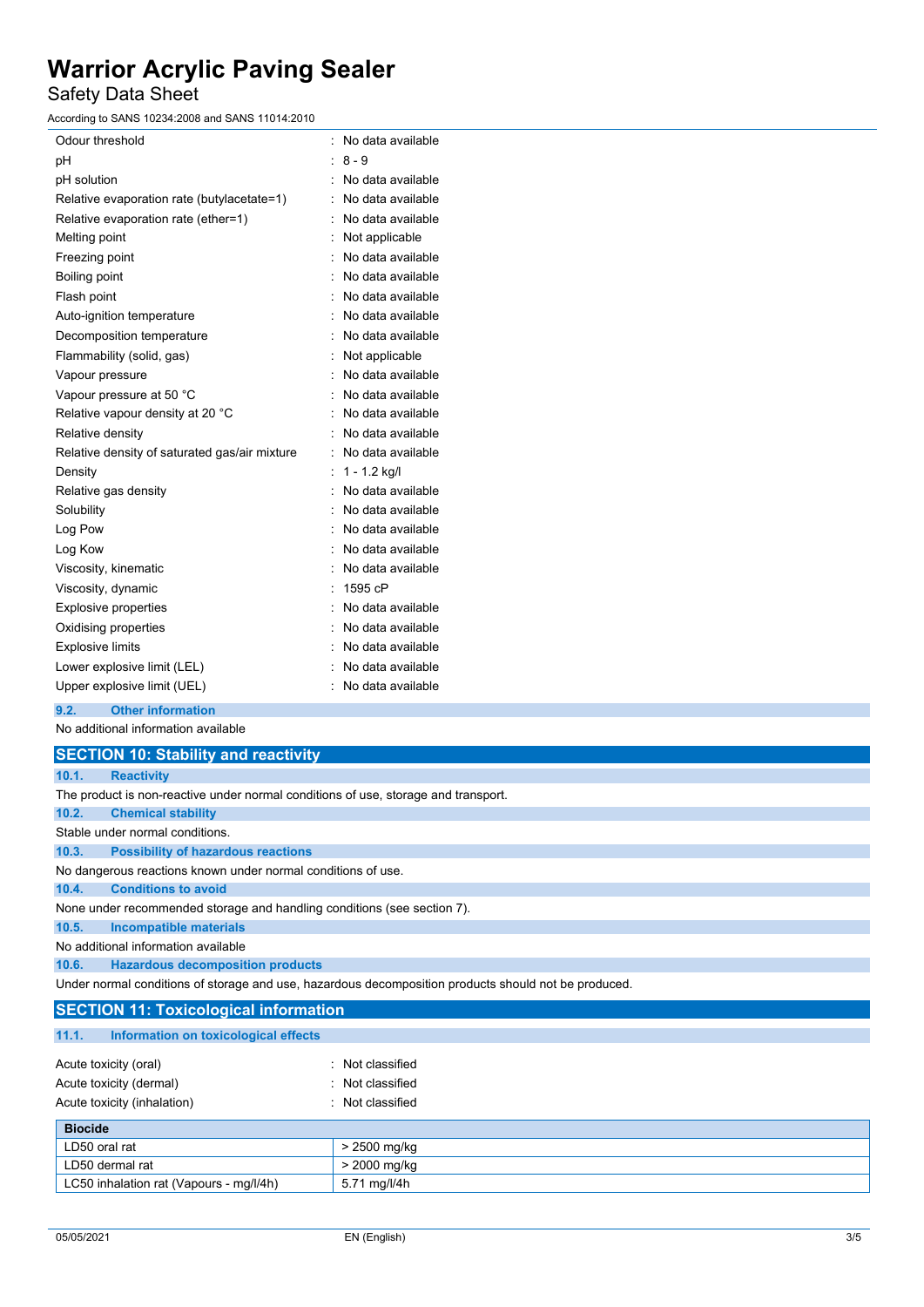# Safety Data Sheet

According to SANS 10234:2008 and SANS 11014:2010

| <b>Coalescent (6846-50-0)</b>         |                      |
|---------------------------------------|----------------------|
| LD50 oral rat                         | $\approx$ 2000 mg/kg |
| LD50 dermal rabbit                    | > 2000 mg/kg         |
| LC50 inhalation rat (mg/l)            | $> 0.12$ mg/l/4h     |
| Ammonia, aqueous solution (1336-21-6) |                      |
| LD50 oral rat                         | 350 mg/kg            |
|                                       |                      |
| Skin corrosion/irritation             | Not classified       |
|                                       | pH: 8 - 9            |
| Serious eye damage/irritation         | : Not classified     |
|                                       | pH: 8 - 9            |
| Respiratory or skin sensitisation     | : Not classified     |
| Germ cell mutagenicity                | : Not classified     |
| Carcinogenicity                       | : Not classified     |
| Reproductive toxicity                 | : Not classified     |
| STOT-single exposure                  | : Not classified     |
| STOT-repeated exposure                | : Not classified     |
| Aspiration hazard                     | : Not classified     |

| <b>SECTION 12: Ecological information</b>     |                                                                                                                          |  |  |  |
|-----------------------------------------------|--------------------------------------------------------------------------------------------------------------------------|--|--|--|
| 12.1.<br><b>Toxicity</b>                      |                                                                                                                          |  |  |  |
| Ecology - general                             | The product is not considered harmful to aquatic organisms nor to cause long-term adverse<br>effects in the environment. |  |  |  |
| Acute aquatic toxicity                        | Not classified                                                                                                           |  |  |  |
| Chronic aquatic toxicity                      | Not classified                                                                                                           |  |  |  |
| <b>Biocide</b>                                |                                                                                                                          |  |  |  |
| LC50 fish 1                                   | $6.4$ mg/l                                                                                                               |  |  |  |
| EC50 Daphnia 1                                | $32 \text{ mg/l}$                                                                                                        |  |  |  |
| <b>Coalescent (6846-50-0)</b>                 |                                                                                                                          |  |  |  |
| EC50 72h algae (1)                            | $> 7.49$ mg/l                                                                                                            |  |  |  |
| NOEC chronic fish                             | $>= 6$ mg/l                                                                                                              |  |  |  |
| <b>Persistence and degradability</b><br>12.2. |                                                                                                                          |  |  |  |
| <b>Warrior Acrylic Paving Sealer</b>          |                                                                                                                          |  |  |  |
| Persistence and degradability                 | No additional information available                                                                                      |  |  |  |
| 12.3.<br><b>Bioaccumulative potential</b>     |                                                                                                                          |  |  |  |
| <b>Warrior Acrylic Paving Sealer</b>          |                                                                                                                          |  |  |  |
| Bioaccumulative potential                     | No additional information available                                                                                      |  |  |  |
| <b>Mobility in soil</b><br>12.4.              |                                                                                                                          |  |  |  |
| <b>Warrior Acrylic Paving Sealer</b>          |                                                                                                                          |  |  |  |
| Mobility in soil                              | No additional information available                                                                                      |  |  |  |
| 12.5.<br><b>Other adverse effects</b>         |                                                                                                                          |  |  |  |
| Ozone                                         | Not classified                                                                                                           |  |  |  |
| Other adverse effects                         | No additional information available                                                                                      |  |  |  |

| <b>SECTION 13: Disposal considerations</b> |                         |                                                                                               |  |  |  |
|--------------------------------------------|-------------------------|-----------------------------------------------------------------------------------------------|--|--|--|
| 13.1.                                      | <b>Disposal methods</b> |                                                                                               |  |  |  |
|                                            | Waste treatment methods | : Dispose of contents/container in accordance with licensed collector's sorting instructions. |  |  |  |

**SECTION 14: Transport information** In accordance with SANS / IMDG / IATA

| <b>SANS</b>                          | <b>IMDG</b>    | <b>IATA</b>    |
|--------------------------------------|----------------|----------------|
| 14.1.<br>UN number                   |                |                |
| Not regulated for transport          |                |                |
| 14.2.<br><b>Proper Shipping Name</b> |                |                |
| Not applicable                       | Not applicable | Not applicable |
| 05/05/2021                           | EN (English)   | 4/5            |